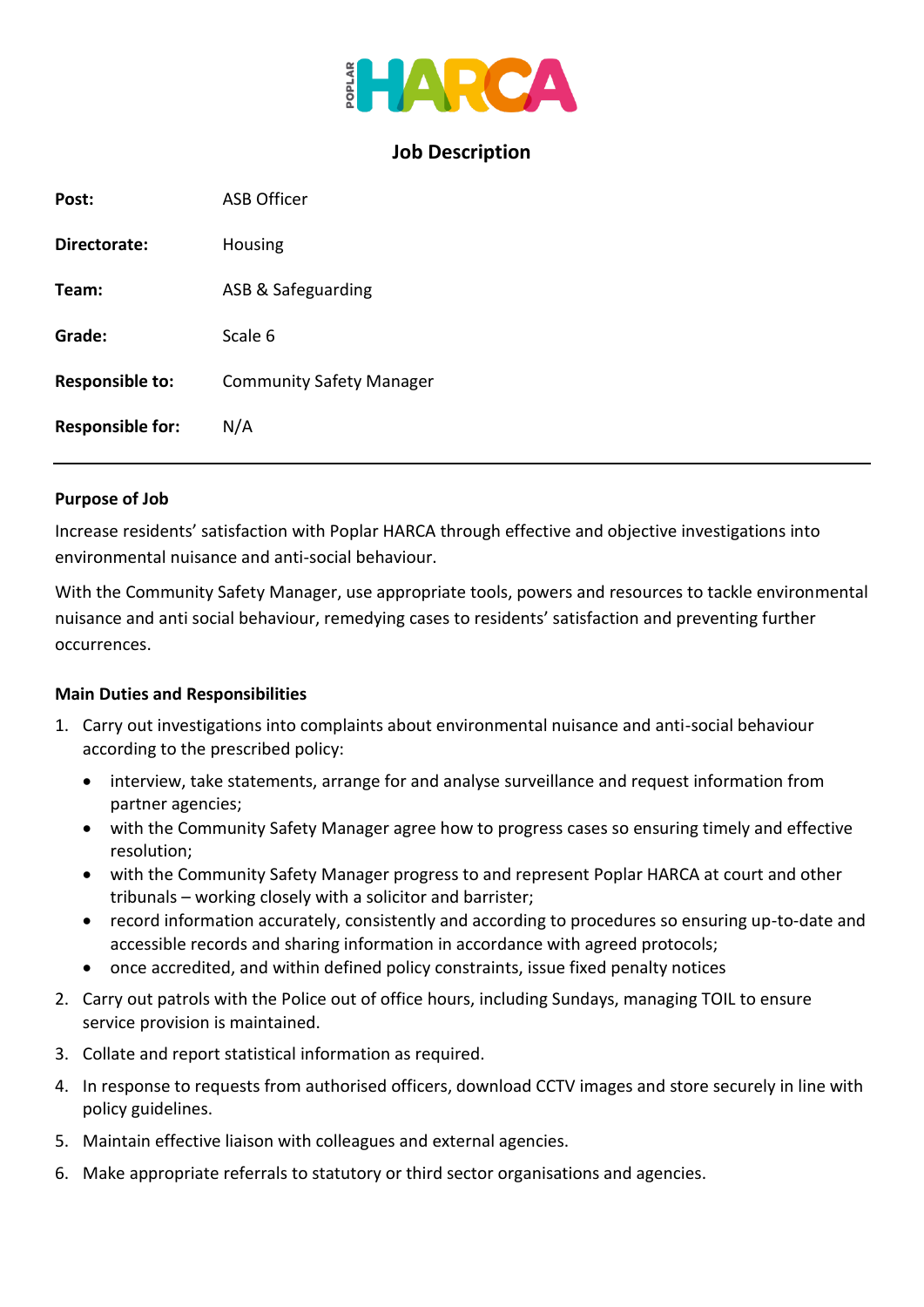- 7. Represent Poplar HARCA at case conferences, consultation meetings, resident meetings and governance forums.
- 8. Respond to enquiries from whatever source.
- 9. Responsible for a caseload of investigations until resolution and/or closure:
- 10. Work as part of multi-agency teams to deliver initiatives.
- 11. Work closely with colleagues to ensure that residents and others are kept involved and up-to-date with the investigation into complaints.

### **General**

- Undertake out of hours work.
- Perform other duties as may be reasonably required by your line manager.
- Conduct yourself in line with Poplar HARCA's policies, procedures, rules and standards.
- Due to the nature of this post, employment in this role is dependent on a Vetting and Barring Scheme check.